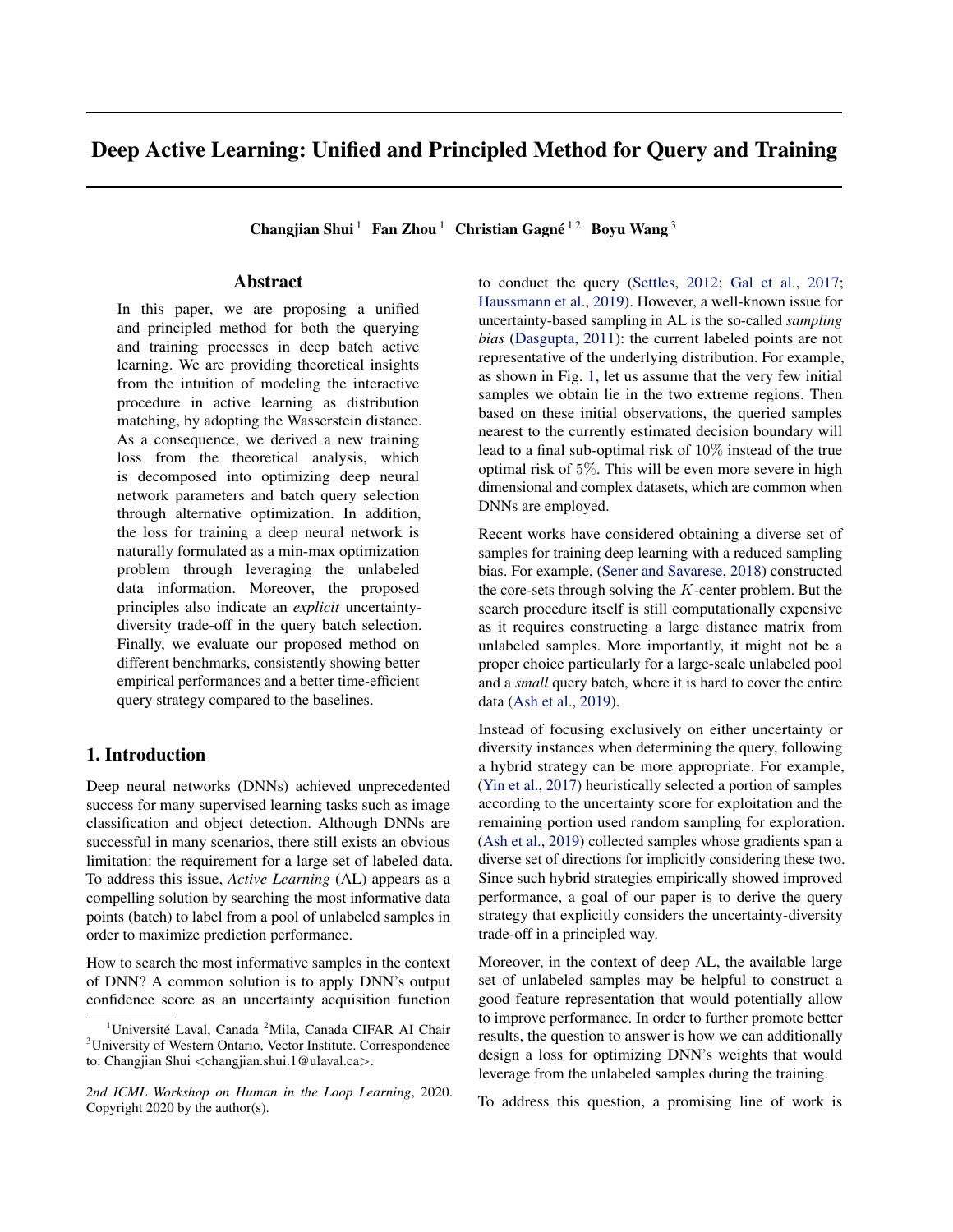<span id="page-1-0"></span>to integrate the training with a *deep generative model* which naturally focuses on the unlabeled data information [\(Goodfellow et al.,](#page-7-0) [2014;](#page-7-0) [Kingma and Welling,](#page-8-0) [2013\)](#page-8-0). Only a few works strode in this direction, notably [\(Sinha](#page-8-0) [et al.,](#page-8-0) [2019\)](#page-8-0) who empirically adopted a  $\beta$ -VAE to construct the latent variables. Then they adopted the intuition from [\(Gissin and Shalev-Shwartz,](#page-7-0) [2019\)](#page-7-0) of searching the diverse unlabeled batch for samples that do not look like the labeled samples, through an adversarial training based on the H-divergence [\(Ben-David et al.,](#page-7-0) [2010\)](#page-7-0). In spite of some good performance, this approach still concentrated on empirically designing the training loss, simply adopting the H-divergence based query strategy. In particular, *the formal justifications still remain elusive*, and *the* H*-divergence may not be a proper metric for measuring the diversity of the query batch* (see Fig. [2\)](#page-2-0), which will be verified in our paper.

In this paper, we are proposing a *unified and principled* approach for *both* a fast querying and a better training procedure in deep AL, relying on the use of labeled and unlabeled examples. We derived the theoretical analysis through modeling the interactive procedure in AL as *distribution matching* by adopting the Wasserstein distance. We also analytically reveal that the Wasserstein distance is better at capturing the diversity, compared with the most common  $H$ -divergence. From the theoretical result, we derived the loss from the distribution matching, which is naturally decomposed into two stages: optimization of DNN parameters and query batch selection, through alternative optimization.

For the stage of training DNN, the derived loss indicates a min-max optimization problem by leveraging the unlabeled data. More precisely, this involves a maximization of the critic function so as to distinguish the labeled and unlabeled empirical distributions based on the Wasserstein distance, while the feature extractor function aims, on the contrary, to confound the distributions (minimization of empirical distribution divergence). In the query stage, the loss for batch selection *explicitly* indicates the uncertaintydiversity trade-off. For the uncertainty, we want to find the samples with low prediction confidence over two different interpretations: the highest least prediction confidence score and the uniform prediction score (Section [3.4\)](#page-4-0). As for the diversity, we want to find the unlabeled batch holding a larger transport cost w.r.t. the labeled set under Wasserstein distance (i.e. not looking like the current labelled ones), which has been shown as a good metric for measuring diversity. the rate is exactly and a single procedure model. The merchanic model is exactly also the single principles in the single principle is the single principle in the single principle is the single principle in the single pri

Finally, we tested our proposed method on different benchmarks, showing a consistently improved performance, particularly in the initial training, and a much faster query strategy compared with the baselines. The results reaffirmed



Figure 1. Sampling bias in AL [\(Dasgupta,](#page-7-0) [2011\)](#page-7-0). In the one dimensional binary classification problem (prediction red/green), the data generation distribution consists of four uniform intervals. Red/Green dots: the initial observations; dotted line: estimated decision boundary from the initial samples; triangles: querying samples according to the uncertainty based strategies w.r.t. current decision boundary.

Deep AL. We also hope it will open up a new avenue for rethinking and designing query efficient and principled Deep AL algorithms in the future.

# 2. Active Learning as Distribution Matching

In supervised learning, observations  $D$  are i.i.d. generated by the underlying distribution  $D$  and a labeling function  $h^*$ , i.e.  $\{(x_i, h^*(x_i))\}_{i=1}^N$  with  $x_i \sim \mathcal{D}$ . While in AL, the querying sample is not an i.i.d. procedure w.r.t.  $D$  otherwise it will be simple random sampling. Thus we assume in AL that the query procedure is an i.i.d. empirical process following a distribution  $\mathcal{Q} \neq \mathcal{D}$ . For example, in the disagreement based approach, Q can be somehow regarded as a uniform distribution over the disagreement region. Then the interactive procedure can be viewed as estimating a proper Q to control the generalization error w.r.t.  $(D, h^*)$ .

#### 2.1. Preliminaries

We define the hypothesis  $h \in \mathcal{H} : \mathcal{X} \to \mathcal{Y}$  over  $\mathcal{X} \subseteq \mathbb{R}^d$ and  $\mathcal{Y} \in [0, 1]$ , and loss function  $\ell : \mathcal{Y} \times \mathcal{Y} \to \mathbb{R}^+$ . The expected risk w.r.t.  $\mathcal D$  is  $R_{\mathcal D}(h) = \mathbb E_{x \sim \mathcal D} \ell(h(x), h^\star(x))$  and empirical risk  $\hat{R}_{\mathcal{D}}(h) = \frac{1}{N} \sum_{i=1}^{N} \ell(h(x_i), y_i)$ .  $\mathbb{P}(\mathcal{X})$  is the set of all probability measures over  $X$ . We assume that the loss  $\ell$  is symmetric, L-Lipschitz and M-upper bounded and  $\forall h \in \mathcal{H}$  is at most H-Lipschitz function.

Wasserstein Distance Given two probability measures  $\mathcal{D} \in \mathbb{P}(\mathcal{X})$  and  $\mathcal{Q} \in \mathbb{P}(\mathcal{X})$ , the *optimal transport* (or Monge-Kantorovich) problem can be defined as searching for a probabilistic coupling (joint probability distribution)  $\gamma \in$  $\mathbb{P}(\Omega \times \Omega)$  for  $x_{\mathcal{D}} \sim \mathcal{D}$  and  $x_{\mathcal{Q}} \sim \mathcal{Q}$  that are minimizing the cost of transport w.r.t. some cost function  $c$ :

$$
\underset{\gamma}{\operatorname{argmin}} \int_{\mathcal{X} \times \mathcal{X}} c(x_{\mathcal{D}}, x_{\mathcal{Q}})^p d\gamma(x_{\mathcal{D}}, x_{\mathcal{Q}}),
$$
  
s.t.  $\mathbf{P}^+ \# \gamma = \mathcal{D}; \quad \mathbf{P}^- \# \gamma = \mathcal{Q},$ 

where  $\mathbf{P}^+$  and  $\mathbf{P}^-$  is the marginal projection over  $\Omega \times \Omega$  and  $#$  denotes the push-forward measure. The p-Wasserstein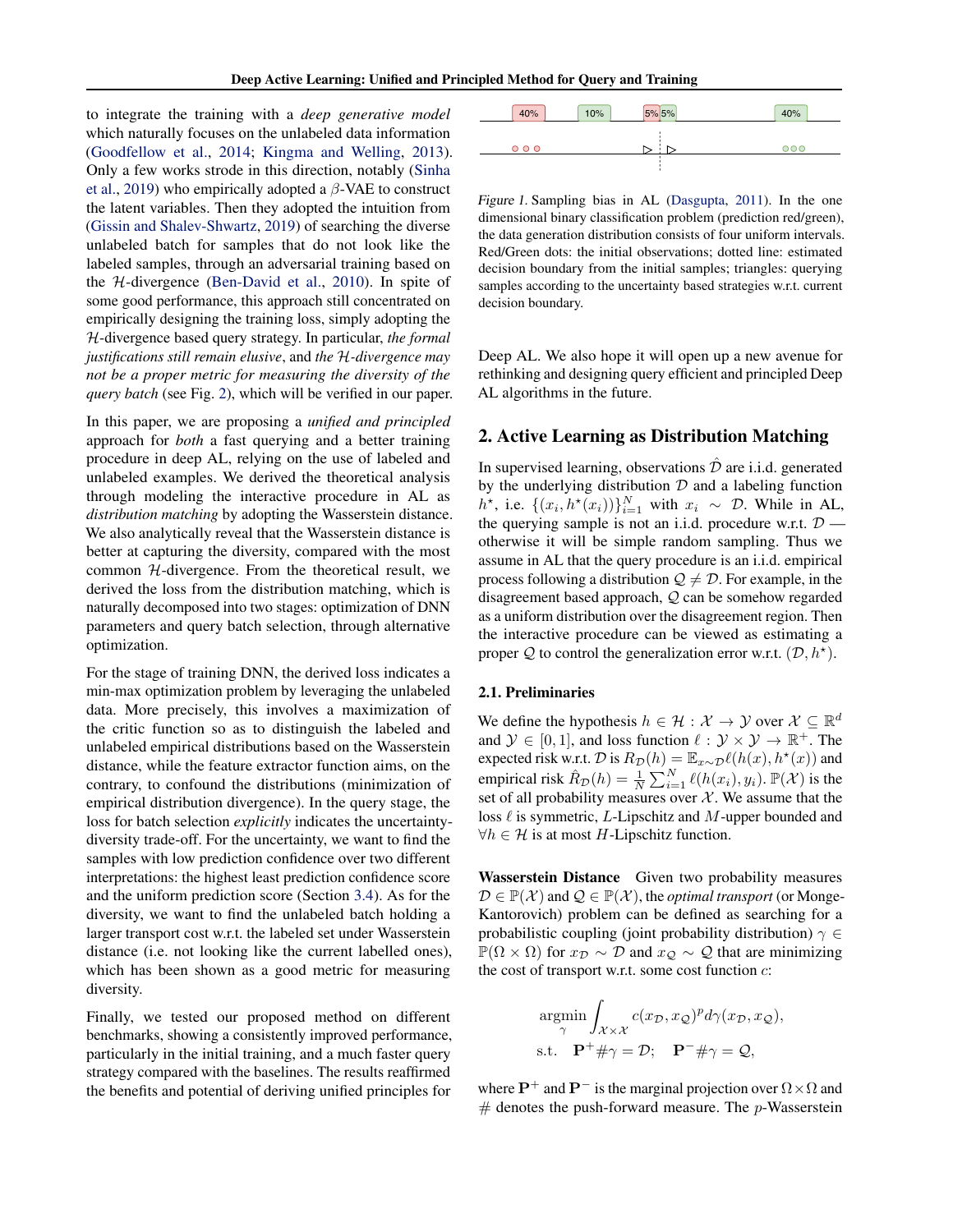<span id="page-2-0"></span>distance between  $D$  and  $Q$  for any  $p \ge 1$  is defined as:

$$
W_p^p(\mathcal{D}, \mathcal{Q}) = \inf_{\gamma \in \Pi(\mathcal{D}, \mathcal{Q})} \int_{\mathcal{X} \times \mathcal{X}} c(x_{\mathcal{D}}, x_{\mathcal{Q}})^p d\gamma(x_{\mathcal{D}}, x_{\mathcal{Q}}),
$$

where  $c: \mathcal{X} \times \mathcal{X} \to \mathbb{R}^+$  is the cost function of transportation of one unit of mass x to y and  $\Pi(\mathcal{D}, \mathcal{Q})$  is the collection of all joint probability measures on  $\mathcal{X} \times \mathcal{X}$  with marginals  $\mathcal{D}$ and Q. Throughout this paper, we only consider the case of  $p = 1$ , i.e. the Wasserstein-1 distance and the cost function as Euclidean  $(\ell_2)$  distance.

Labeling Function Assumption Some theoretical works show that AL cannot improve the sample complexity in the worst case, thus identifying properties of the AL paradigm is beneficial [\(Urner and Ben-David,](#page-8-0) [2013\)](#page-8-0). For example, [\(Urner et al.,](#page-8-0) [2013\)](#page-8-0) defined a formal *Probabilistic Lipschitz* condition, in which the Lipschitzness condition is relaxed and formalizes the intuition that *under suitable feature representation, the probability of two close points having different labels is small* [\(Urner and Ben-David,](#page-8-0) [2013\)](#page-8-0). We adopt the Joint Probabilistic Lipschitz property, which can be viewed as an extension of [\(Pentina and Ben-David,](#page-8-0) [2018\)](#page-8-0) and is also coherent with [\(Courty et al.,](#page-7-0) [2017\)](#page-7-0).

**Definition 1.** Let  $\phi$  :  $\mathbb{R} \rightarrow [0, 1]$ *. We say labeling* function  $h^{\star}$  is  $\phi(\lambda)$ - $(\mathcal{D}, \mathcal{Q})$  *Joint Probabilistic Lipschitz if*  $\text{supp}(\mathcal{Q}) \subseteq \text{supp}(\mathcal{D})$  *and for all*  $\lambda > 0$  *and all distribution coupling*  $\gamma \in \Pi(\mathcal{D}, \mathcal{Q})$ *:* 

$$
\mathbb{P}_{(x_{\mathcal{D}},x_{\mathcal{Q}})\sim\gamma}[|h^\star(x_{\mathcal{D}})-h^\star(x_{\mathcal{Q}})|>\lambda\|x_{\mathcal{D}}-x_{\mathcal{Q}}\|_2]\leq\phi(\lambda),\tag{1}
$$

*where*  $\phi(\lambda)$  *reflects the decay property. [\(Urner et al.,](#page-8-0) [2013\)](#page-8-0) showed that the faster the decay of*  $\phi(\lambda)$  *with*  $\lambda \to 0$ *, the better the labeling function and the easier it is to learn the task.*

### 2.2. Bound related Querying Distribution

In this part, we will derive the relation between the querying and the data generation distribution.

Theorem 1. *Supposing* D *is the data generation distribution and*  $Q$  *is the querying distribution. If the loss*  $\ell$ *is symmetric,* L-Lipschitz;  $\forall h \in \mathcal{H}$  *is at most H-Lipschitz function and the underlying labeling function*  $h^*$  *is*  $\phi(\lambda)$ -(D, Q) *Joint Probabilistic Lipschitz; then the expected risk w.r.t.* D *can be upper bounded by:*

$$
R_{\mathcal{D}}(h) \le R_{\mathcal{Q}}(h) + L(H + \lambda)W_1(\mathcal{D}, \mathcal{Q}) + L\phi(\lambda). \quad (2)
$$

See the proof in the supplementary material. From Eq. (2), the expected risk of  $D$  is upper bounded by the expected risk w.r.t. the query distribution Q, the Wasserstein distance  $W_1(\mathcal{D}, \mathcal{Q})$ , and the labeling function property  $\phi(\lambda)$ . That means a desirable query should hold a small expected risk with a better matching the original distribution  $D$  (diversity).



Figure 2. H-divergence vs. Wasserstein distance for  $\mathcal{D}$ -Q distribution matching. The desirable query distribution should be more diverse (first row) for avoiding *sampling bias* (second row). The computational result shows that  $H$ -divergence is not a proper metric to measure query diversity while Wasserstein is.

Non-Asymptotic Analysis Moreover, we can extend the non-asymptotic analysis of Theorem 1 since we generally have finite observations. The proof is also provided in the supplementary material.

Corollary 1. *Supposing we have the finite observations which are i.i.d. generated from*  $\overline{D}$  *and*  $\overline{Q}$ *:*  $\hat{D}$  =  $\frac{1}{N}\sum_{i=1}^{N}\delta\{x_{\mathcal{D}}^{i}\}$  and  $\hat{Q} = \frac{1}{N_{q}}\sum_{i=1}^{N_{q}}\delta\{x_{\mathcal{Q}}^{i}\}$  with  $N_{q} \leq N$ . *Then with probability* ≥ 1−δ*, the expected risk w.r.t.* D *can be further upper bounded by:*

$$
R_{\mathcal{D}}(h) \leq \hat{R}_{\mathcal{Q}}(h) + L(H + \lambda)W_1(\hat{\mathcal{D}}, \hat{\mathcal{Q}})
$$
  
+  $L\phi(\lambda) + 2L\text{Rad}_{N_q}(h) + \kappa(\delta, N, N_q),$ 

*where*  $\kappa(\delta, N, N_q) = \mathcal{O}(N^{-1/s_d} + N_q^{-1/s_q} + \sqrt{\frac{\log(1/\delta)}{N}} + \frac{\log(1/\delta)}{N}$  $\sqrt{\frac{\log(1/\delta)}{N_q}}$  *with some positive constants*  $s_d$  *and*  $s_q$ *.*  $\text{Rad}_{N_q}(h) = \mathbb{E}_{S \sim \mathcal{Q}^{N_q}} \mathbb{E}_{\sigma_1^{N_q}} [\sup_h \frac{1}{N_q} \sum_{i=1}^{N_q} \sigma_i h(x_i)]$  *is the expected Rademacher complexity generally with*  $\operatorname{Rad}_{N_q}(h)=\mathcal{O}(\sqrt{\frac{1}{N_q}})$  (e.g [\(Mohri et al.,](#page-8-0) [2018\)](#page-8-0)).

### 2.3. Why Wasserstein Distance

In the context of deep active learning, current work such as [\(Gissin and Shalev-Shwartz,](#page-7-0) [2019;](#page-7-0) [Sinha et al.,](#page-8-0) [2019\)](#page-8-0) generally explicitly or implicitly adopted the idea of  $H$ -divergence [\(Ben-David et al.,](#page-7-0) [2010\)](#page-7-0):  $d_{\mathcal{H}}(\mathcal{D}, \mathcal{Q}) = 1 - 2\epsilon$ , with  $\epsilon$  the prediction error when training a binary classifier to *discriminate* the observations sampling from the query and original distribution. Thus a smaller error facilitates the separation of the two distributions with larger  $H$ -divergence and vice versa.

However, we should notice that in AL, supp $(Q) \subseteq$  $supp(D)$ , thus H-divergence may not be a good metric for indicating the diversity property of the querying distribution. On the contrary, Wasserstein distance reflects an optimal transport cost for moving one distribution to another. A smaller transport cost means a better coverage of the distribution D.

For a better understanding of this problem, we give an illustrative example by computing the exact  $H$ -divergence and Wasserstein-1 distance in one-dimension, shown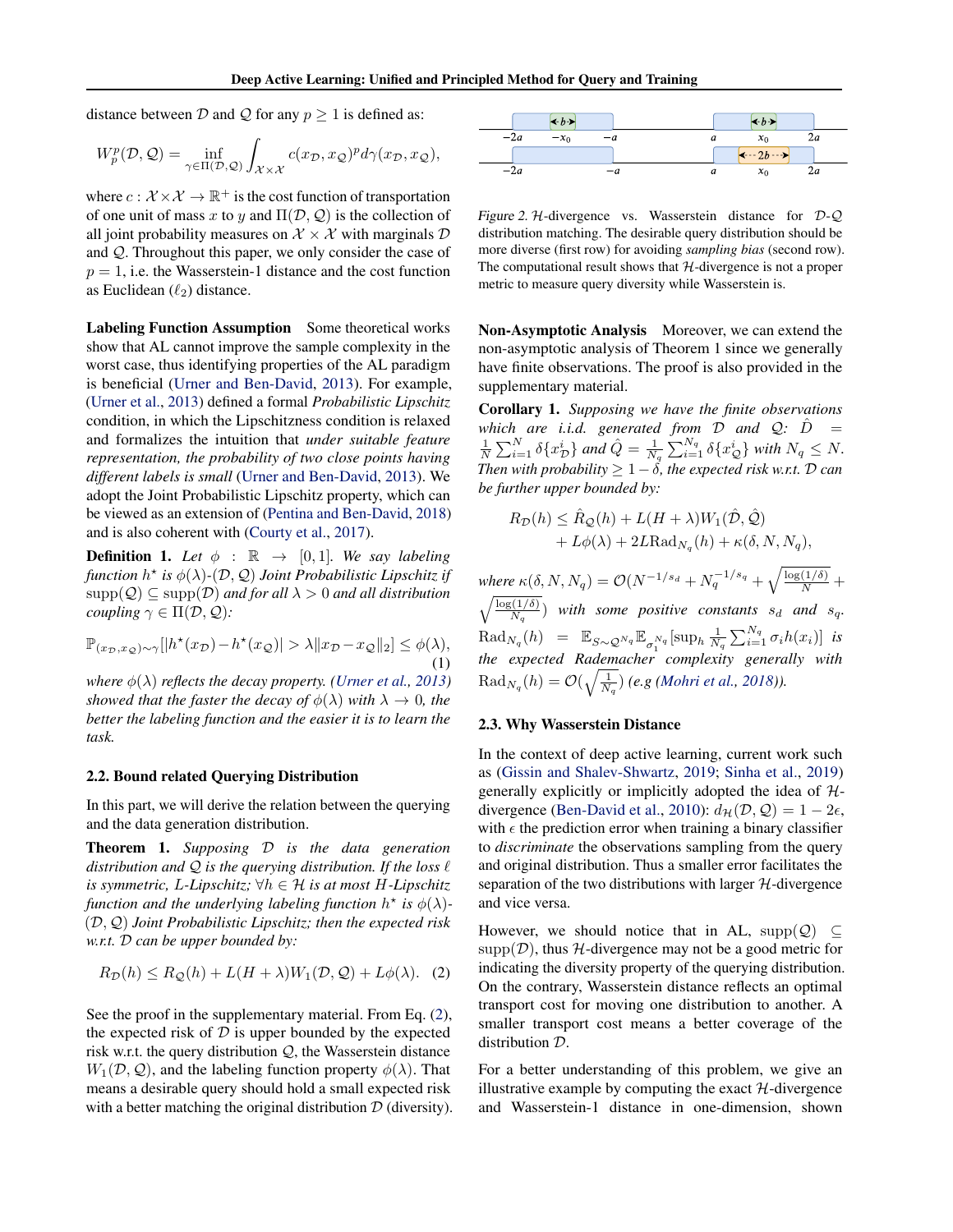<span id="page-3-0"></span>in Fig. [2.](#page-2-0) More specifically, we have three uniform distributions:  $\mathcal{D}_1$  the original data distribution,  $\mathcal{D}_2$ ,  $\mathcal{D}_3$  two different query distributions:

$$
\mathcal{D}_1 \sim \mathcal{U}\big([-2a, -a] \cup [a, 2a]\big),
$$
  
\n
$$
\mathcal{D}_2 \sim \mathcal{U}\big([-x_0 - \frac{b}{2}, -x_0 + \frac{b}{2}]\cup[x_0 - \frac{b}{2}, x_0 + \frac{b}{2}]\big),
$$
  
\n
$$
\mathcal{D}_3 \sim \mathcal{U}\big([x_0 - b, x_0 + b]\big).
$$

In AL, we can further assume  $\text{supp}(\mathcal{D}_2) \subseteq \text{supp}(\mathcal{D}_1)$ ,  $\text{supp}(\mathcal{D}_3) \subseteq \text{supp}(\mathcal{D}_1)$  and  $a > b > 0$ . For H-divergence, we set the classifier as a threshold function  $f(x) = \mathbf{1}\{x \geq 1\}$  $p$ . Then we can compute the exact  $d_{\mathcal{H}}(\cdot, \cdot)$  and  $W_1(\cdot, \cdot)$ :

$$
d_{\mathcal{H}}(\mathcal{D}_1, \mathcal{D}_2) = d_{\mathcal{H}}(\mathcal{D}_1, \mathcal{D}_3)
$$
  
\n
$$
\min_{x_0} W_1(\mathcal{D}_1, \mathcal{D}_3) > \max_{x_0} W_1(\mathcal{D}_1, \mathcal{D}_2)
$$
\n(3)

From Eq.  $(3)$ , the *H*-divergence indicates the same divergence result where Wasserstein-1 distance exactly captures the property of diversity: *more diverse query distribution* Q *means smaller Wasserstein-1 distance*  $W_1(\mathcal{D}, \mathcal{Q})$ .

# 3. Practical Deep Batch Active Learning

We have discussed the interactive procedure as the distribution matching and also showed that Wasserstein distance is a *proper* metric for measuring the diversity during distribution matching. Based on the aforementioned analysis, in the batch active learning problem, we have labelled data  $\hat{L} = \frac{1}{L} \sum_{i=1}^{L} \delta \{x_i^l\}$  and its labels  $\{y_i^l\}_{i=1}^{L}$ , unlabelled data  $\hat{U} = \frac{1}{U} \sum_{i=1}^{U} \delta \{x_i^u\}$  and total distribution  $\hat{\mathcal{D}} = \hat{L} \cup \hat{U}$  with partial labels  $\{y_i^l\}_{i=1}^L$ . The goal of AL at each interaction is: 1) find a batch  $\hat{B} = \frac{1}{B} \sum_{i=1}^{B} \delta \{x_i^b\}$ with  $x_i^b \in \hat{U}$  during the query; 2) find a hypothesis  $h \in \mathcal{H}$ such that:

$$
\min_{\hat{B},h} \hat{R}_{\hat{L}\cup\hat{B}}(h) + \mu W_1(\hat{\mathcal{D}}, \hat{L}\cup\hat{B}).\tag{4}
$$

Eq.(4) follows the principles (upper bound) from Theorem 1 and Corollary 1. Moreover, if we fix the hypothesis  $h$ , the sampled batch holds the following two requirements simultaneously:

- 1. Minimize the empirical error. We will show later it is related to uncertainty based sampling.
- 2. Minimize the Wasserstein-1 distance w.r.t. original distribution, which encourages a better distribution matching of  $\tilde{\mathcal{D}}$ .

#### 3.1. Min-Max Problem in DNN

Based on Eq.(4), we can extend the loss to the deep representation learning scenario, since directly estimating the Wasserstein-1 distance through solving optimal transport for complex and large-scale data is still a challenging and open problem. Then inspired by [\(Arjovsky et al.,](#page-7-0) [2017\)](#page-7-0), we then adopt the min-max optimizing through training the DNN. Namely, according to Kantorovich-Rubinstein duality, Eq. (4) can be reformulated as:

$$
\min_{\boldsymbol{\theta}^f, \boldsymbol{\theta}^h, \hat{B}} \max_{\boldsymbol{\theta}^d} \hat{R}(\boldsymbol{\theta}^f, \boldsymbol{\theta}^h) + \mu \hat{E}(\boldsymbol{\theta}^f, \boldsymbol{\theta}^d), \tag{5}
$$

where  $\theta^f$ ,  $\theta^h$ ,  $\theta^d$  are parameters corresponding to the *feature extractor, task predictor and distribution critic;*  $\hat{R}$  is the predictor loss and  $\hat{E}$  is the adversarial (min-max) loss.

We further denote the *parametric task prediction* function  $h(x,y,(\boldsymbol{\theta}^f,\boldsymbol{\theta}^h)) \equiv h(x,y) : \mathcal{X} \times \mathcal{Y} \rightarrow (0,1]$  with  $\sum_{y} h(x, y) = 1$  and the *parametric critic* function  $g(x, (\boldsymbol{\theta}^f, \boldsymbol{\theta}^d)) \equiv g(x): \mathcal{X} \rightarrow [0, 1]$  with restricting  $g(x)$  to the 1-Lipschitz function (Kantorovich-Rubinstein theorem). Then each term in Eq. (5) can be expressed as:

$$
\hat{R}(\boldsymbol{\theta}^{f}, \boldsymbol{\theta}^{h}) = \mathbb{E}_{(x,y)\sim \hat{L}\cup \hat{B}} \ell(h(x,y)),
$$
  

$$
\hat{E}(\boldsymbol{\theta}^{f}, \boldsymbol{\theta}^{d}) = \mathbb{E}_{x\sim \hat{D}}[g(x)] - \mathbb{E}_{x\sim \hat{L}\cup \hat{B}}[g(x)].
$$

#### 3.2. Two-stage Optimization

Then through some computation, we can decompose Eq. (5) into three terms:

$$
\min_{\theta^f, \theta^h, \hat{B}} \max_{\theta^d} \left[ \frac{1}{L+B} \sum_{(x,y)\in \hat{L}} \ell(h(x,y)) \right]
$$
\n
$$
+ \mu \left( \frac{1}{L+U} \sum_{x\in \hat{U}} g(x) - \left( \frac{1}{L+B} - \frac{1}{L+U} \right) \sum_{x\in \hat{L}} g(x) \right)
$$
\n
$$
+ \frac{1}{L+B} \left( \sum_{(x,y^2)\in \hat{B}} \ell(h(x,y^2)) - \mu \sum_{x\in \hat{B}} g(x) \right)
$$
\n
$$
\underbrace{\left( \sum_{(x,y^2)\in \hat{B}} \ell(h(x,y^2)) - \mu \sum_{x\in \hat{B}} g(x) \right)}_{\text{Query}} \right], \quad (6)
$$

where the critic function  $g(x)$  is 1-Lipschitz and L, U, B are the size of labeled, unlabeled, and query data.  $y^2$  is called the *agnostic-label*, since it is not available during the query stage. Then from Eq. (6), each interaction of AL can be naturally decomposed into two stages (optimizing DNN and batch selection), through alternative optimization.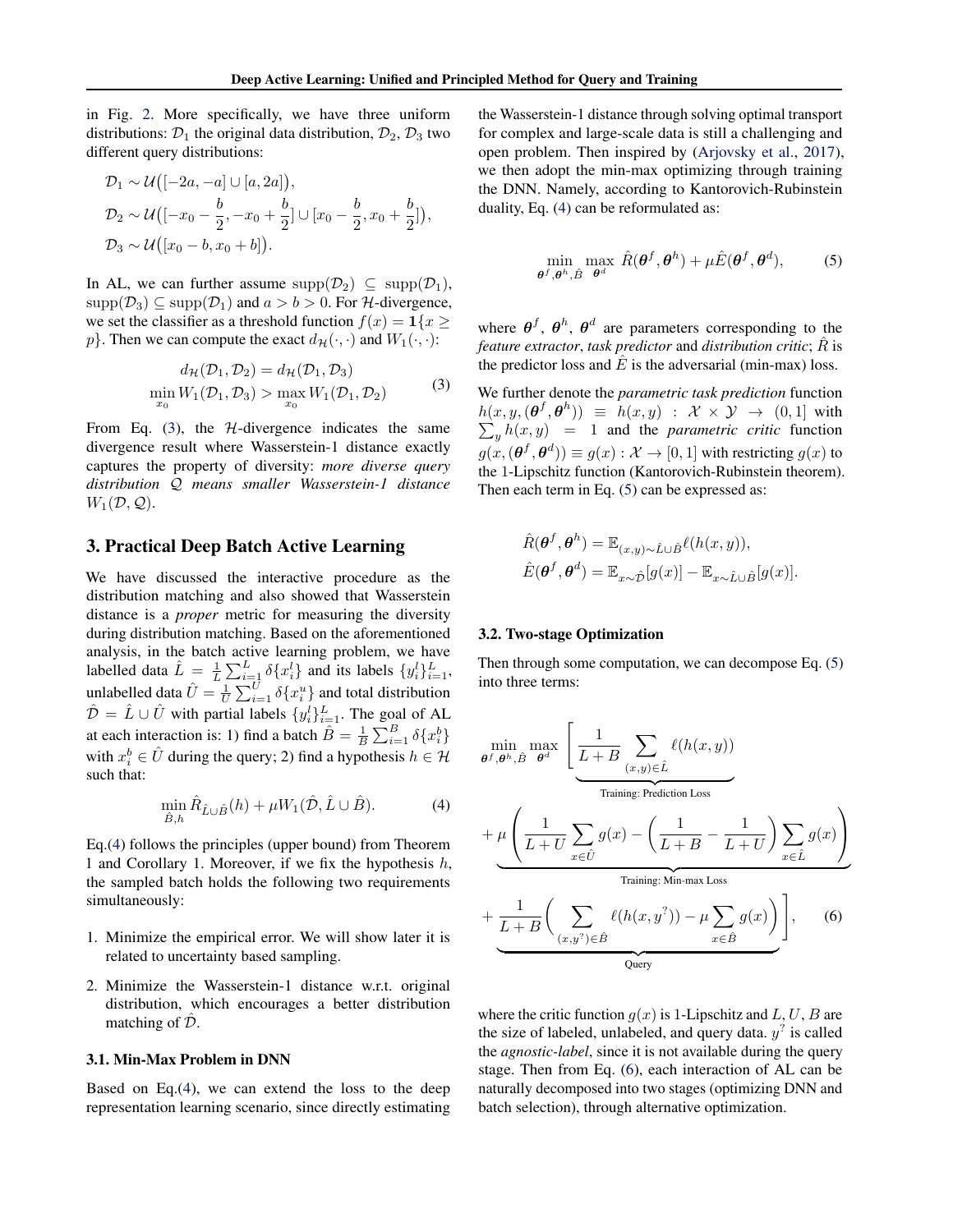#### <span id="page-4-0"></span>3.3. Training DNN

In the training stage, we used all of the observed data to optimize the neural network parameters:

$$
\min_{\theta^f, \theta^h} \max_{\theta^d} \left[ \frac{1}{L+B} \sum_{(x,y)\in \hat{L}} \ell(h(x,y)) + \frac{\mu}{L+U} \sum_{x\in \hat{U}} g(x) - \mu \left( \frac{1}{L+B} - \frac{1}{L+U} \right) \sum_{x\in \hat{L}} g(x) \right], \tag{7}
$$

with restricting  $q(x)$  to the 1-Lipschitz function. Instead of only minimizing the prediction error, the proposed approach naturally leveraged the unlabeled data information through a min-max training. More intuitively, the critic function  $g$ aims to evaluate how probable it is that the sample comes from the labeled or unlabeled parts<sup>1</sup>. According to the loss, given a fixed g, when  $g(x) \rightarrow 1$  meaning that it is highly probable that the samples come from the unlabeled set  $x \in$  $\hat{U}$  and vice versa. Since  $B < U$ , thus  $\frac{1}{L+B} - \frac{1}{L+U} > 0$ , means the proposed adversarial loss being always valid.

Based on Eq. (7), we call this framework the Wasserstein Adversarial Active Learning (WAAL) in our deep batch AL. The labeled  $L$  and unlabeled data  $U$  pass a common feature extractor, then  $\overline{L}$  will be used in the prediction and  $\overline{L}$ ,  $\overline{U}$ together will be used in the min-max (adversarial) training. In the practical deep learning, we apply the cross entropy loss:  $\ell(x, y) = -\log(h(x, y)).$ 

Redundancy Trick One can directly apply gradient descent to optimize Eq. (7) on the whole dataset. Actually, we generally apply the mini-batch based SGD approach in training the  $DNN<sup>2</sup>$ . While a practical concern during the adversarial training procedure is the unbalanced label and unlabeled data during the training procedure. Thus we propose the *redundancy trick* to solve this concern. For abuse of notation, we denote the unbalanced ratio  $\gamma = \frac{U}{L}$ and the query ratio  $\alpha = \frac{B}{L}$ , with the adversarial loss simplified as:

$$
\mu' \left( \frac{1}{U} \sum_{x \in \hat{U}} g(x) - \frac{1}{\gamma} \frac{\gamma - \alpha}{1 + \alpha} \frac{1}{L} \sum_{x \in \hat{L}} g(x) \right),
$$

with  $\mu' = \frac{\gamma}{1+\gamma}\mu$ .

Then following the *redundancy trick* for optimizing the adversarial loss, we keep the same mini-batch size S for labelled and unlabeled observations. Due to the existence of the unbalanced data, we simply conduct a sampling with replacement to construct the training batch for the labeled data, then divided by the unbalanced ratio  $\gamma$ . For each training batch, the adversarial loss can be rewritten as:

$$
\min_{\theta^f} \max_{\theta^d} \mu' \left( \frac{1}{S} \sum_{x \in \hat{U}_S} g(x) - C_0 \frac{1}{S} \sum_{x \in \hat{L}_S} g(x) \right), \quad (8)
$$

where  $\hat{U}_s$   $\hat{L}_s$  are unlabeled and labeled training batch and  $C_0 = \frac{1}{\gamma^2} \frac{\gamma - \alpha}{1 + \alpha}$  is the "bias coefficient" in deep active adversarial training. For example, if there exist 1K labeled samples, 9K unlabeled samples and a current query batch budget of 1K, then we can compute  $C_0 \approx 0.05$  so as to control excessive reusing of the labelled dataset.

# 3.4. Query Strategy

The second stage over the unlabeled data aims to find a querying batch such that:

$$
\underset{\hat{B}\subset\hat{U}}{\operatorname{argmin}}\,\frac{1}{L+B}\left[\sum_{(x,y^?)\in\hat{B}}\ell(h(x,y^?))-\mu\sum_{x\in\hat{B}}g(x)\right],\tag{9}
$$

where  $y^2$  is the agnostic-label.

Agnostic-label upper bound loss indicates uncertainty Since we do not known  $y^2$  during the query, we can instead optimize an *upper bound* of Eq. (9). In the classification problem with cross entropy loss, suppose that we have  $\{1, \ldots, K\}$  possible outputs with  $\sum_{y \in \{1, \ldots, K\}} h(x, y) = 1$ , then we have upper bounds Eq.  $(10)$  and  $(11)$ , which both reflect the uncertainty measures with different interpretations.

1. Minimizing over the single worst case upper bound indicates the sample with the *highest least prediction confidence score*:

$$
\min_{x} \ell(h(x, y^?)) \le \min_{x} \max_{y \in \{1, \dots, K\}} -\log(h(x, y)). \tag{10}
$$

For example, we have two samples with a binary decision score  $h(x_1, \cdot) = [0.4, 0.6]$  and  $h(x_2, \cdot) = [0.3, 0.7]$ . Since  $\max_y -\log(h(x_1, y)) < \max_y -\log(h(x_2, y)),$ we will choose  $x_1$  as the query since the least prediction label confidence 0.4 is higher. Intuitively such a sample seems uncertain since the least label prediction confidence is high<sup>3</sup>.

<sup>&</sup>lt;sup>1</sup>We should point out that this is the high-level intuition. More specifically, the critic parameter  $\theta^d$  of g tries to maximize and the feature parameter  $\hat{\theta}^{f}$  of g tries to minimize the adversarial loss according to the Wasserstein metric. Moreover the proposed min-max loss differs from the standard Wasserstein min-max loss since they hold different weights ("bias coefficient").

<sup>2</sup>We have referred to this as the *training/mini batch* to avoid any confusion with the querying batch mentioned before.

<sup>&</sup>lt;sup>3</sup>In the binary classification problem, it recovers the least prediction confidence score approach (Baseline 2), which is a common strategy in AL.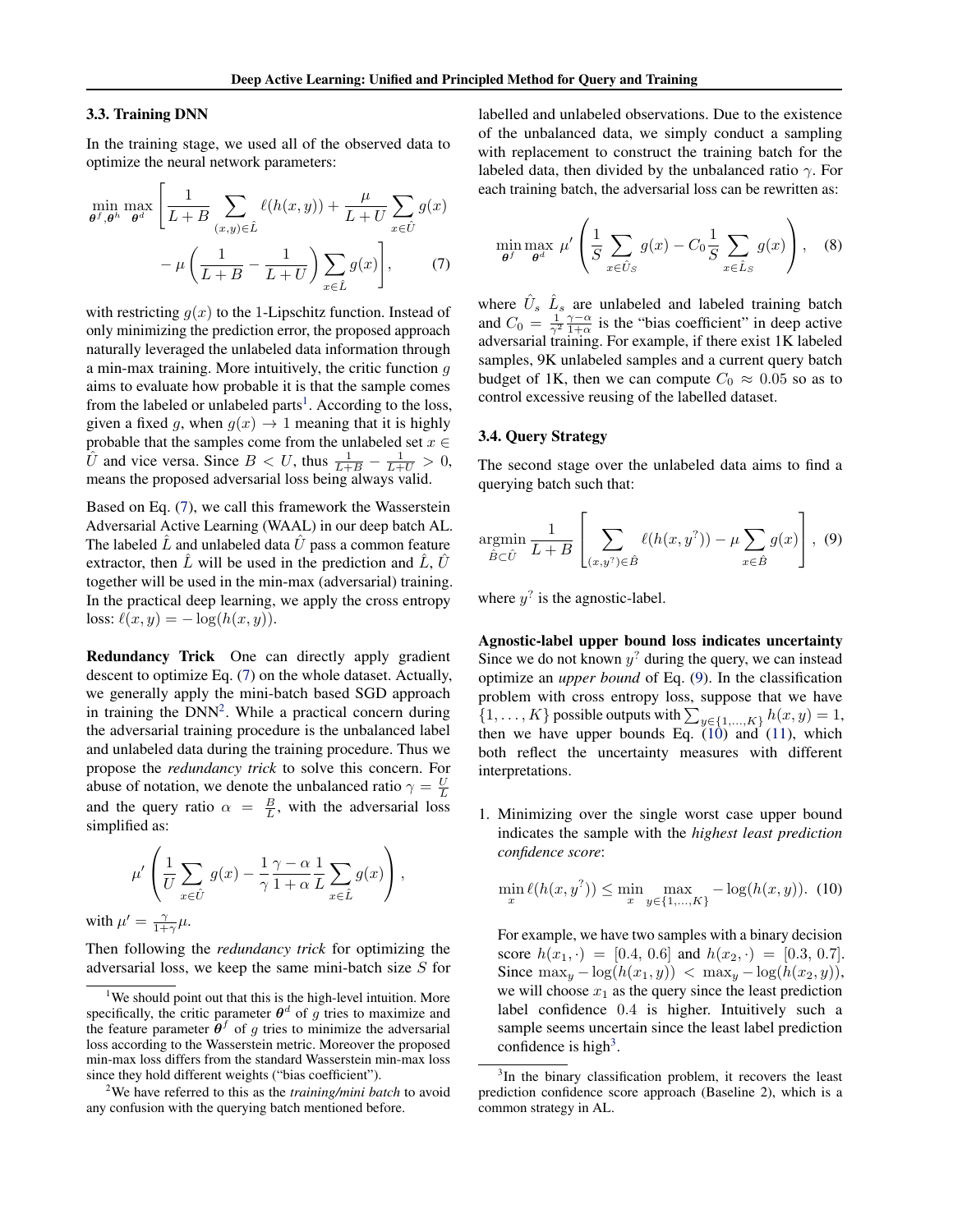<span id="page-5-0"></span>2. Minimizing over  $\ell_1$  norm upper bound indicates the sample with a *uniformly of prediction confidence score*:

$$
\min_{x} \ell(h(x, y^?)) \le \min_{x} \sum_{y \in \{1, ..., K\}} -\log(h(x, y)). \tag{11}
$$

Intuitively if the sample's prediction confidence trend is more uniform, the more uncertain the sample will be. We can also show the min arrives when the output score is uniform, as shown in the supplementary material.

We would like to point out that the upper bounds proposed in Eq. [\(10,](#page-4-0)11) are additive, i.e. we can apply any convex combination for these two losses as the hybrid uncertain query strategy.

Critic output indicates diversity As for the critic function  $g(x) : \mathcal{X} \to [0, 1]$  from the adversarial loss, if the critic function output trends to  $q(x) \rightarrow 1$ , it means  $x \in \hat{U}$  and vice versa. Then according to the query loss, we want to select the batch with higher critic values  $q(x)$ , meaning they look more different than the labelled samples under the Wasserstein metric.

If the unlabeled samples look like the labeled ones (small  $g(x)$  with  $x \in \hat{U}$ , then under some proper conditions (such as *Probabilistic Lipschitz Condition* in def. [1\)](#page-2-0), such examples can be more easily predicted because we can infer them from their very near neighbours' information.

On the contrary, the unlabeled samples with high  $g(x)$  under the current assumption cannot be effectively predicted by the current labeled data (far away data). Moreover, the  $q(x)$ is trained through Wasserstein distance based loss, shown as a proper metric for measuring the diversity. Therefore the query batch with higher critic value  $(g(x))$  means a larger transport cost from the labeled samples, indicating that it is more informative and represents diversity.

Remark The aforementioned two terms in the query strategy indicate an explicit *uncertainty* and *diversity* tradeoff. Uncertainty criteria can reduce the empirical risk but leading to a potential sampling bias. While the diversity criteria can improve the exploration of the distribution while might be inefficient for a small query batch. Our query approach naturally combines these two, for choosing the samples with prediction uncertainty and diversity. Moreover, since Eq. [\(9\)](#page-4-0) is additive, we can easily estimate the query batch through the greedy algorithm.

# 3.5. Proposed Algorithm

Based on the previous analysis, our proposed algorithm includes a training stage [Eq. [\(7\)](#page-4-0) and [\(8\)](#page-4-0)] and a query stage [Eq.  $(9)$ ,  $(10)$  and  $(11)$ ] for solving Eq.  $(5)$  or  $(6)$ . We only show the learning algorithm for one interaction

Algorithm 1 WAAL: one interaction

- **Require:** Labeled samples  $\hat{L}$ , unlabeled samples  $\hat{U}$ , query budget B and hyper-parameters (learning rate  $\eta$ , tradeoff rate  $\mu, \mu'$ )
- **Ensure:** Neural network parameters  $\theta^f$ ,  $\theta^h$ ,  $\theta^d$ 
	- 1:  $\rho \rho \geqslant$  DNN Parameter Training Stage  $\triangleleft \triangleleft \triangleleft$
	- 2: for mini-batch of samples  $\{(x^u)\}_{i=1}^S$  from  $\hat{U}$  do
	- 3: Constructing mini-batch  $\{(x^l, y^l)\}_{i=1}^S$  from  $\hat{L}$ through sampling with replacement (redundancy trick).
	- 4: Updating  $\boldsymbol{\theta}^h$ :  $\boldsymbol{\theta}^h = \boldsymbol{\theta}^h \frac{\eta}{S} \sum_{(x^l, y^l)} \frac{\partial \ell(h((x^l, y^l))}{\partial \boldsymbol{\theta}^h}$

5: Updating 
$$
\theta^f
$$
:  $\theta^f = \theta^f - \frac{\eta}{S} \left( \sum_{(x^l, y^l)} \frac{\partial \theta^h}{\partial \theta^f} \right)$   
\n $\mu' \left\{ \sum_{x^u} \frac{\partial g(x)}{\partial \theta^f} - C_0 \sum_{x^l} \frac{\partial g(x)}{\partial \theta^f} \right\}$ 

6: Updating 
$$
\theta^d
$$
:  $\theta^d = \theta^d + \frac{\eta \mu'}{S} \left\{ \sum_{x^u} \frac{\partial g(x)}{\partial \theta^d} - C_0 \sum_{x^l} \frac{\partial g(x)}{\partial \theta^d} \right\}$ 

7: end for

- 8:  $\triangleright \triangleright \triangleright$  Querying Stage  $\triangleleft \triangleleft \triangleleft$
- 9: Applying the convex combination of Eq. [\(10\)](#page-4-0) and (11) to compute uncertainly score  $\mathcal{U}(x^u)$ ; Computing diversity score  $g(x^u)$ ; Ranking the score  $\mathcal{U}(x^u) - \mu g(x^u)$  with  $x^u \in \hat{U}$ , choosing the smallest  $B$  samples, forming querying batch  $\overline{B}$
- 10:  $\rhd \rhd \rhd$  Updating  $\lhd \lhd \lhd$ 11:  $\hat{L} = \hat{L} \cup \hat{B}, \hat{U} = \hat{U} \setminus \hat{B}$

in Algorithm 1, then the remaining interactions will be repeated accordingly.

Since the discriminator function  $g$  should be restricted in 1-Lipschitz, we add a gradient penalty term to  $q$ , such as [\(Gulrajani et al.,](#page-7-0) [2017\)](#page-7-0), to restrict the Lipschitz property.

# 4. Experiments

We start our experiments with a small initial labeled pool of the training set. The initial observation size and the budget size range from  $1\% - 5\%$  of the training dataset, depending on the task. Following Alg. 1, the selected batch will be annotated and added into the training set. Then the training process for the next iteration will be repeated on the new formed labeled and unlabeled set *from scratch*.

We evaluate our proposed approach on three object recognition tasks, namely Fashion MNIST (image size:  $28 \times 28$ ) [\(Xiao et al.,](#page-8-0) [2017\)](#page-8-0), SVHN (32  $\times$  32) [\(Netzer et al.,](#page-8-0) [2011\)](#page-8-0), CIFAR-10 ( $32 \times 32$ ) [\(Krizhevsky et al.,](#page-8-0) [2009\)](#page-8-0). For each task we split the whole data into training, validation and testing parts. We evaluate the performance of the proposed algorithm for image classification task by computing the prediction accuracy. We repeat all of the experiments 5 times and report the average value. The details of the experimental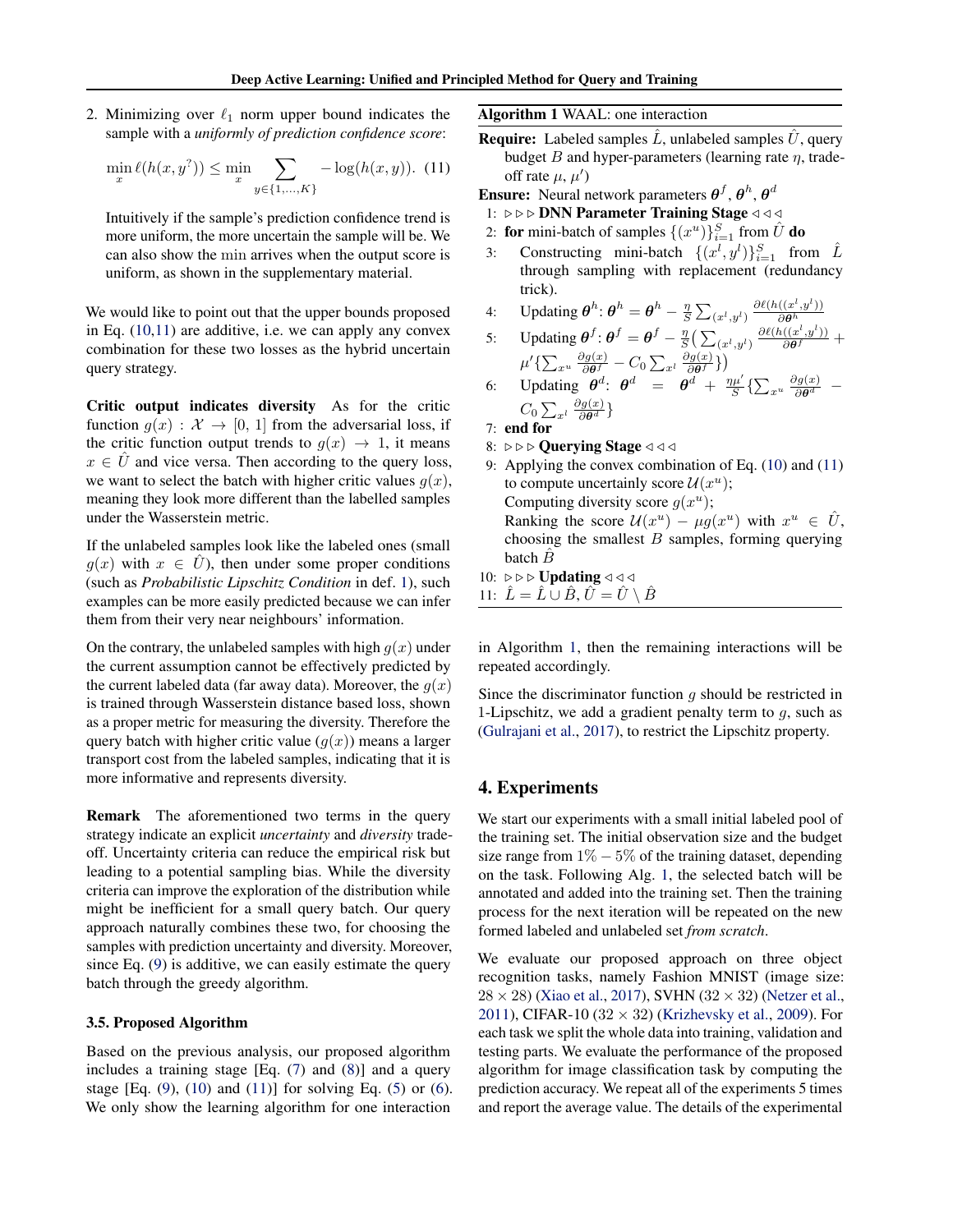

Figure 3. Empirical performance on Fashion MNIST, SVHN and CIFAR-10 over five repetitions.

|  |  | Method   LeastCon   Margin   Entropy   K-Median   DBAL   Core-set   DeepFool   WAAL |  |  |
|--|--|-------------------------------------------------------------------------------------|--|--|
|  |  | <b>Time</b>   0.94   0.95   0.95   33.98   9.25   45.88   124.46   1                |  |  |

Table 1. Relative Average querying time, assuming the query time of WAAL as the unit.

settings (dataset description, train/validation/test splitting, detailed implementations, hyper-parameter settings and choices) and additional experimental results are provided in the supplementary material.

Baselines We compare the proposed approach with the following baselines: 1) Random sampling; 2) Least confidence [\(Culotta and McCallum,](#page-7-0) [2005\)](#page-7-0); 3) Smallest Margin [\(Scheffer and Wrobel,](#page-8-0) [2001\)](#page-8-0); 4) Maximum-Entropy sampling [\(Settles,](#page-8-0) [2012\)](#page-8-0); 5)  $K$ -Median approach [\(Sener](#page-8-0) [and Savarese,](#page-8-0) [2018\)](#page-8-0): choosing the points to be labelled as the cluster centers of  $K$ -Median algorithm ; 6) Core-set approach [\(Sener and Savarese,](#page-8-0) [2018\)](#page-8-0); 7) Deep Bayesian AL (DBAL) [\(Gal et al.,](#page-7-0) [2017\)](#page-7-0); and 8) DeepFoolAL [\(Mayer and](#page-8-0) [Timofte,](#page-8-0) [2018\)](#page-8-0).

Implementations For the proposed approach, differing from baselines, we train the DNN from labeled and unlabeled data without data-augmentation. For the tasks on SVHN, CIFAR-10 we implement VGG16 [\(Simonyan](#page-8-0) [and Zisserman,](#page-8-0) [2014\)](#page-8-0) and for task on Fashion MNIST we implement LeNet5 [\(LeCun et al.,](#page-8-0) [1998\)](#page-8-0) as the feature extractor. On top of the feature extractor, we implement a two-layer multi-layer perceptron (MLP) as the classifier and critic function. For all tasks, at each interaction we set the maximum training epoch as 80. For each epoch, we feed the network with mini-batch of 64 samples and adopt SGD with momentum [\(Sutskever et al.,](#page-8-0) [2013\)](#page-8-0) to optimize the network. We tune the hyper-parameter through grid search. In addition, in order to avoid over-training, we also adopt early stopping [\(Caruana et al.,](#page-7-0) [2001\)](#page-7-0) techniques during training.

#### 4.1. Results

We demonstrate the empirical results in Fig. 3. Exact numerical values and standard deviation are reported in the supplementary material. The proposed approach (WAAL) consistently outperforms all of the baselines during the interactions. We noticed that WAAL shows a large improvement  $(> 5\%)$  in the initial training procedure since it efficiently constructs a good representation through leveraging the unlabeled data information. For the relatively simple input task Fashion MNIST, the simplest uncertainty query (Smallest Margin/Least Confidence) finally achieved almost the same level performance with WAAL under 6K labeled samples. Moreover, we observed that for the small or middle sized queried batch (0.5K-2K) in the relatively complex dataset (SVHN, CIFAR-10), the baselines show similar results in deep AL, which is coherent with previous observations [\(Gissin and Shalev-Shwartz,](#page-7-0) [2019;](#page-7-0) [Ash et al.,](#page-7-0) [2019\)](#page-7-0). On the contrary, our proposed approach still shows a good improved empirical result, emphasizing the benefits of properly designing loss for considering the unlabeled data in the context of deep AL.

We also report the average query time for the baselines and proposed approach on SVHN dataset in Tab. 1. The results indicates that WAAL holds the same querying time level with the standard uncertainty based strategies since they are all *end-to-end* strategies without knowing the internal information of the DNN. However some diversity based approaches such as Core-set and K-Median require the computation of the distance in the feature space and finally induce a much longer query time.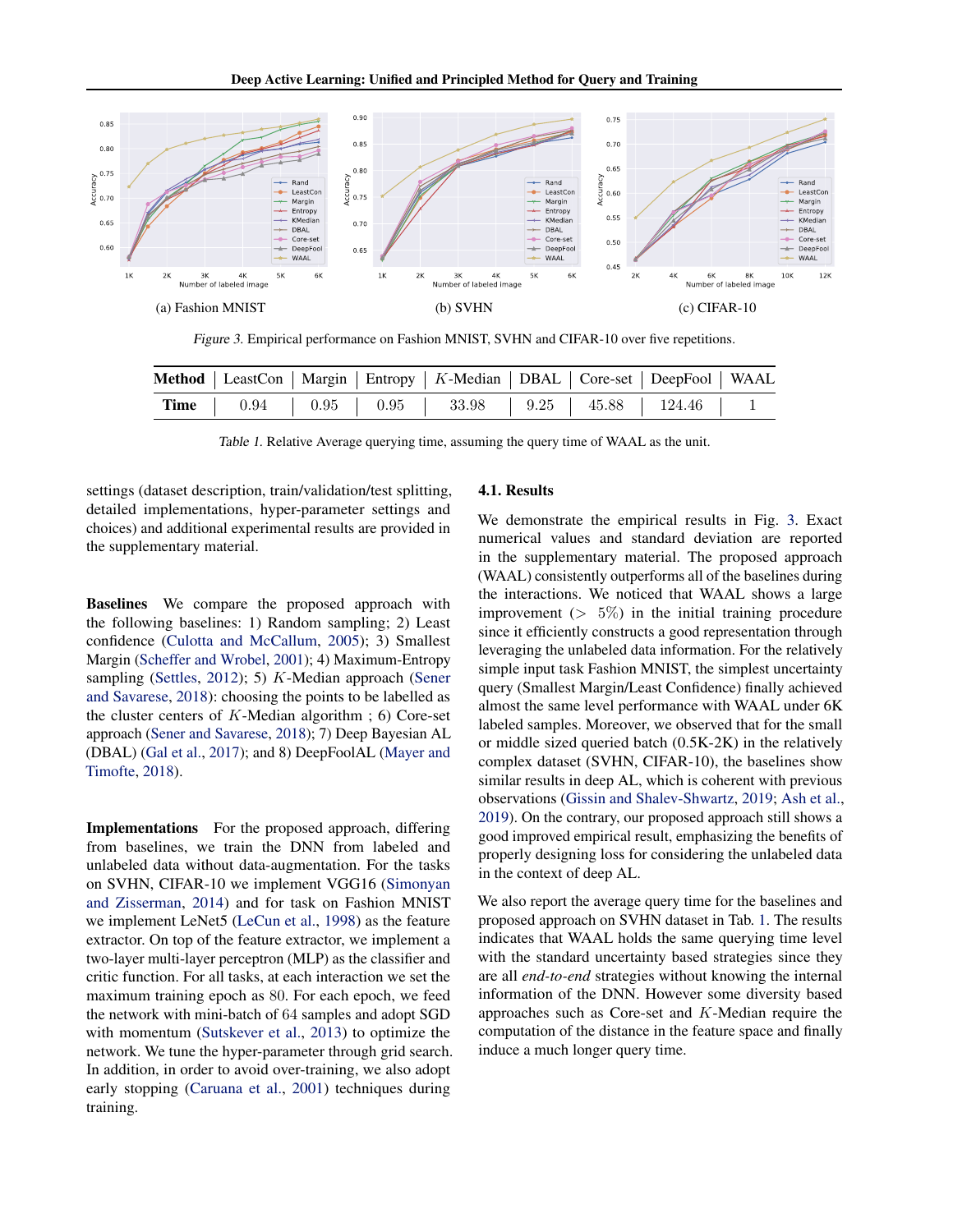<span id="page-7-0"></span>

Figure 4. Ablation study in CIFAR-10: the baselines are all trained by leveraging the unlabeled information through  $H$ -divergence.

#### 4.2. Ablation Study: Advantage of Wasserstein Metric

In this part, we empirically show the advantage of considering the Wasserstein distance by the ablation study. Specifically, for the whole baselines we adopt  $H$ -divergence based adversarial loss for training DNN. That is, we set a discriminator and we used the binary cross entropy (BCE) adversarial loss to discriminate the labeled and unlabeled data (Gissin and Shalev-Shwartz, 2019). Then in the query we still apply the different baselines strategies to obtain the labels. We tested in the CIFAR-10 dataset and report the performances in Fig. 4. Due to space limit, we present the brief introduction, exact numerical values, and more results in the supplementary material.

From the results, we observed that the gap between the initial training procedure has been reduced from about 8% to 5% because of introducing the adversarial based training. However, our proposed approach (WAAL) still consistently outperforms the baselines. The reason might be that the  $H$ divergence based adversarial loss is not a good metric for the Deep AL as we formally analyzed before. The results indicate the practical potential of adopting the Wasserstein distance for the Deep AL problem.

# 5. Conclusion

In this paper, we proposed a unified and principled method for both querying and training in the deep AL. We analyzed the theoretical insights from the intuition of modeling the interactive procedure in AL as distribution matching. Then we derived a new training loss for jointly learning hypothesis and query batch searching. We formulated the loss for DNN as a min-max optimization problem by leveraging the unlabeled data. As for the query for batch selection, it explicitly indicates the uncertainty-diversity trade-off. The results on different benchmarks showed a consistent

better accuracy and faster efficient query strategy. The analytical and empirical results reaffirmed the benefits and potentials for reflecting on the unified principles for deep active learning. In the future, we want to 1) understand more general learning scenarios such as different distribution divergence metrics and its corresponding influences; 2) exploring other types of practical principles such as the auto-encoder based approach instead of adversarial training.

# References

- Arjovsky, M., Chintala, S., and Bottou, L. (2017). Wasserstein gan. *arXiv preprint arXiv:1701.07875*.
- Ash, J. T., Zhang, C., Krishnamurthy, A., Langford, J., and Agarwal, A. (2019). Deep batch active learning by diverse, uncertain gradient lower bounds. *arXiv preprint arXiv:1906.03671*.
- Ben-David, S., Blitzer, J., Crammer, K., Kulesza, A., Pereira, F., and Vaughan, J. W. (2010). A theory of learning from different domains. *Machine learning*, 79(1-2):151–175.
- Caruana, R., Lawrence, S., and Giles, C. L. (2001). Overfitting in neural nets: Backpropagation, conjugate gradient, and early stopping. In *Advances in neural information processing systems*, pages 402–408.
- Courty, N., Flamary, R., Habrard, A., and Rakotomamonjy, A. (2017). Joint distribution optimal transportation for domain adaptation. In Guyon, I., Luxburg, U. V., Bengio, S., Wallach, H., Fergus, R., Vishwanathan, S., and Garnett, R., editors, *Advances in Neural Information Processing Systems 30*, pages 3730–3739. Curran Associates, Inc.
- Culotta, A. and McCallum, A. (2005). Reducing labeling effort for structured prediction tasks. In *AAAI conference on artificial intelligence*.
- Dasgupta, S. (2011). Two faces of active learning. *Theoretical computer science*, 412(19):1767–1781.
- Gal, Y., Islam, R., and Ghahramani, Z. (2017). Deep bayesian active learning with image data. In *Proceedings of the 34th International Conference on Machine Learning-Volume 70*, pages 1183–1192. JMLR. org.
- Gissin, D. and Shalev-Shwartz, S. (2019). Discriminative active learning. *CoRR*, abs/1907.06347.
- Goodfellow, I., Pouget-Abadie, J., Mirza, M., Xu, B., Warde-Farley, D., Ozair, S., Courville, A., and Bengio, Y. (2014). Generative adversarial nets. In *Advances in neural information processing systems*, pages 2672–2680.
- Gulrajani, I., Ahmed, F., Arjovsky, M., Dumoulin, V., and Courville, A. C. (2017). Improved training of wasserstein